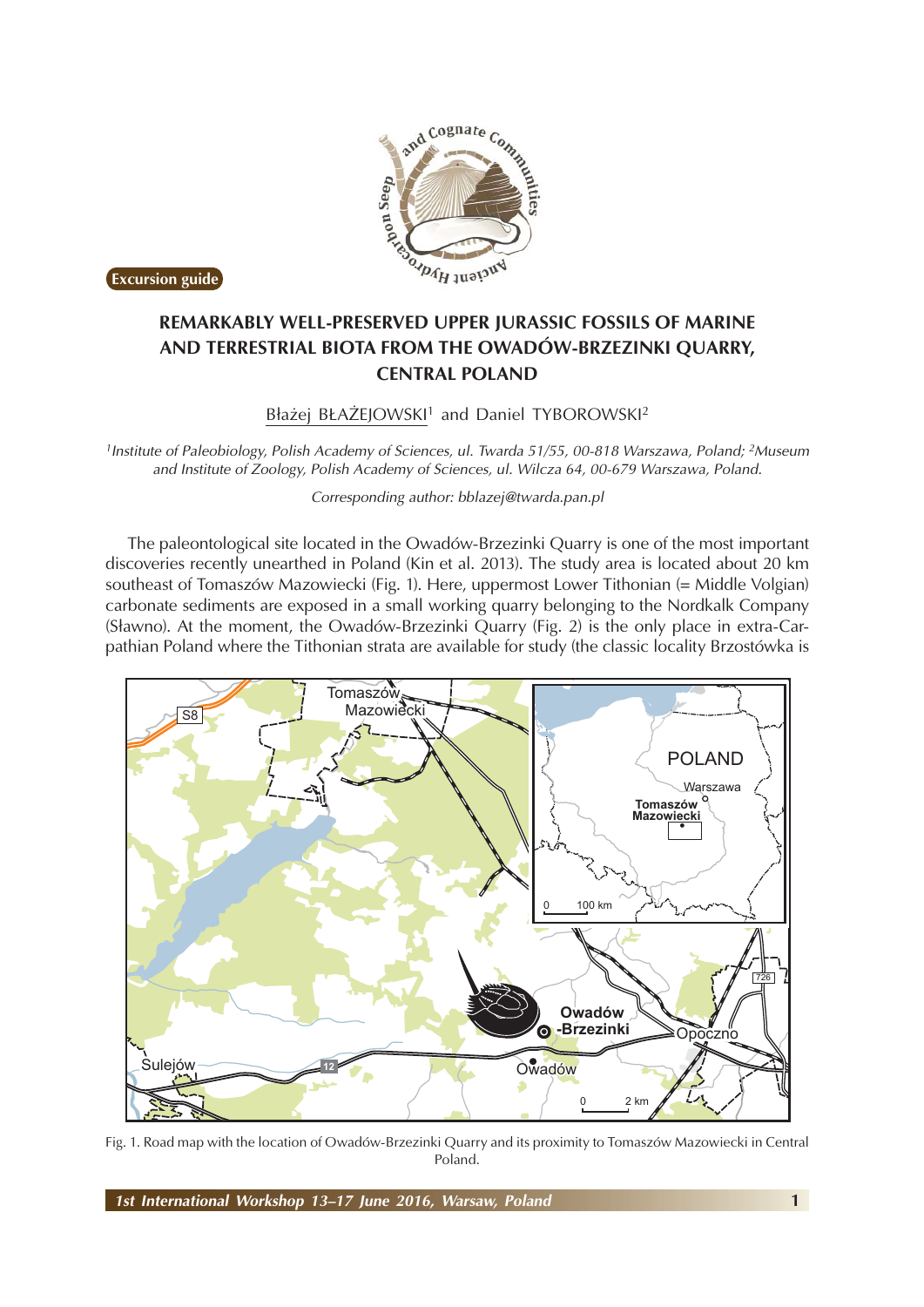

Fig. 2. Panoramic view of the highest level of exploitation in Owadów-Brzezinki Quarry, Poland.

now within the Tomaszów Mazowiecki town limits; quarries in Pomerania are flooded). Unusually well-preserved fossils of marine and terrestrial organisms provide an unprecedented opportunity to examine a part of the Late Jurassic world. Many aspects of biology, ecology, and geology are available to study, especially the taphonomy of the ecosystem, the evolutionary relationships of the taxa, and the record of paleoenvironmental changes*.* Similarities to the well-known Late Jurassic sites of *Fossil-lagerstätte* at Solnhofen, Eichtätt, Kelheim and Nussplingen in Bavaria, Southern Germany are highly interesting. These sites, only slightly older than Owadów-Brzezinki, seem to have a lot in common with the Polish locality, e.g. many aspects of the overall setting of a coastal-lagoonal ecosystem, great abundance of fossils and their excellent state of preservation. Paleontological discoveries associated with the famous Bavarian sites accumulated over more than 150 years of history provide a lot of exceptional and well documented material for comparative studies.

Previous assumptions regarding possible connections between biogeographical provinces suggest that the sediments in the Owadów-Brzezinki region should be a keystone link between Boreal and Tethyan faunas (Kutek and Zeiss 1988; Dzik 1994). Resulting correlations—so important for understanding Late Jurassic World—are being confirmed in the course of recent investigations (Matyja et al. 2016). The migration events recorded in the Owadów-Brzezinki Quarry may serve to correlate the Polish succession, representing the Subboreal Province of the Boreal Realm, not only with the Tethyan Realm sections, but even with the Boreal British and Arctic uppermost Jurassic. This statement is true not only in respect to the ammonite fauna, but also to many other groups of animals, and it is possible to trace animal migration routes between the latest Jurassic biogeographic regions, and thus to explain the faunal similarities and differences between Poland and elsewhere.

In describing the ammonite fauna from the nearby Brzostówka section, Kutek (1994) assigned the deposits of Owadów-Brzezinki to the Regularis Horizon being the uppermost part of the Pałuki Formation, and the Zarajskites Horizon forming an exposed part of the Kcynia Formation within the Zarajskites Subzone of the Scythicus Zone of the Middle Volgian (i.e. the uppermost Lower Tithonian).

The black, blue-grey and yellow-blue marls (c. 1.6 m thick) with the intercalation of thin oyster--bearing and marly limestone beds (Błażejowski et al. 2014) exposed in the lowermost part of the Owadów-Brzezinki Quarry belong to the uppermost part of the Brzostówka marls of the Pałuki Formation (Fig. 3). These marls have yielded abundant ammonites, bivalves, crustaceans and large actinopterygian fish bones. Of special interest are the relatively common and exquisitely preserved lobster-like decapod crustaceans (Glypheoidea; Mecochiridae), belonging to the genus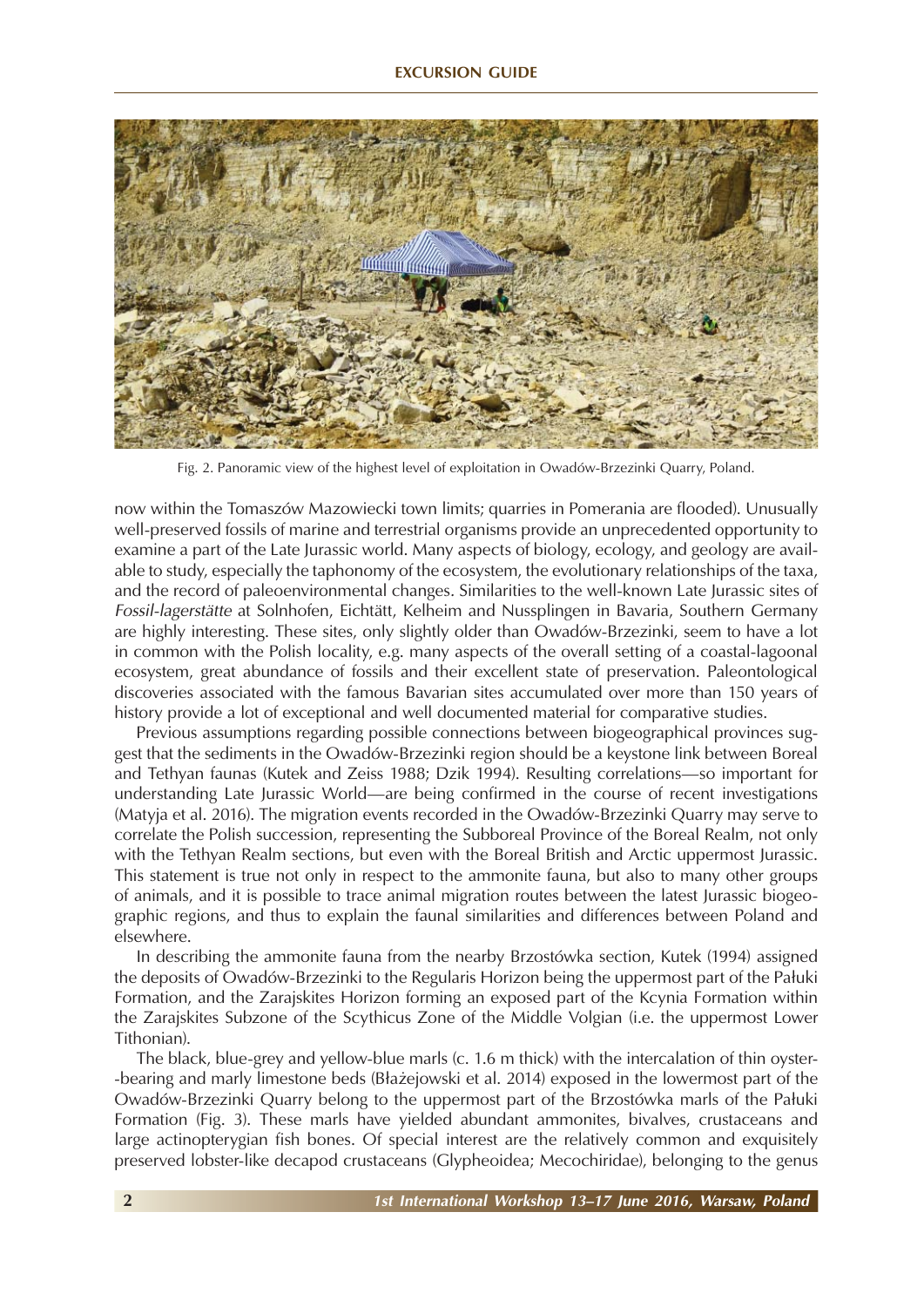

Fig. 3. Lithological succession of the Owadów-Brzezinki Quarry.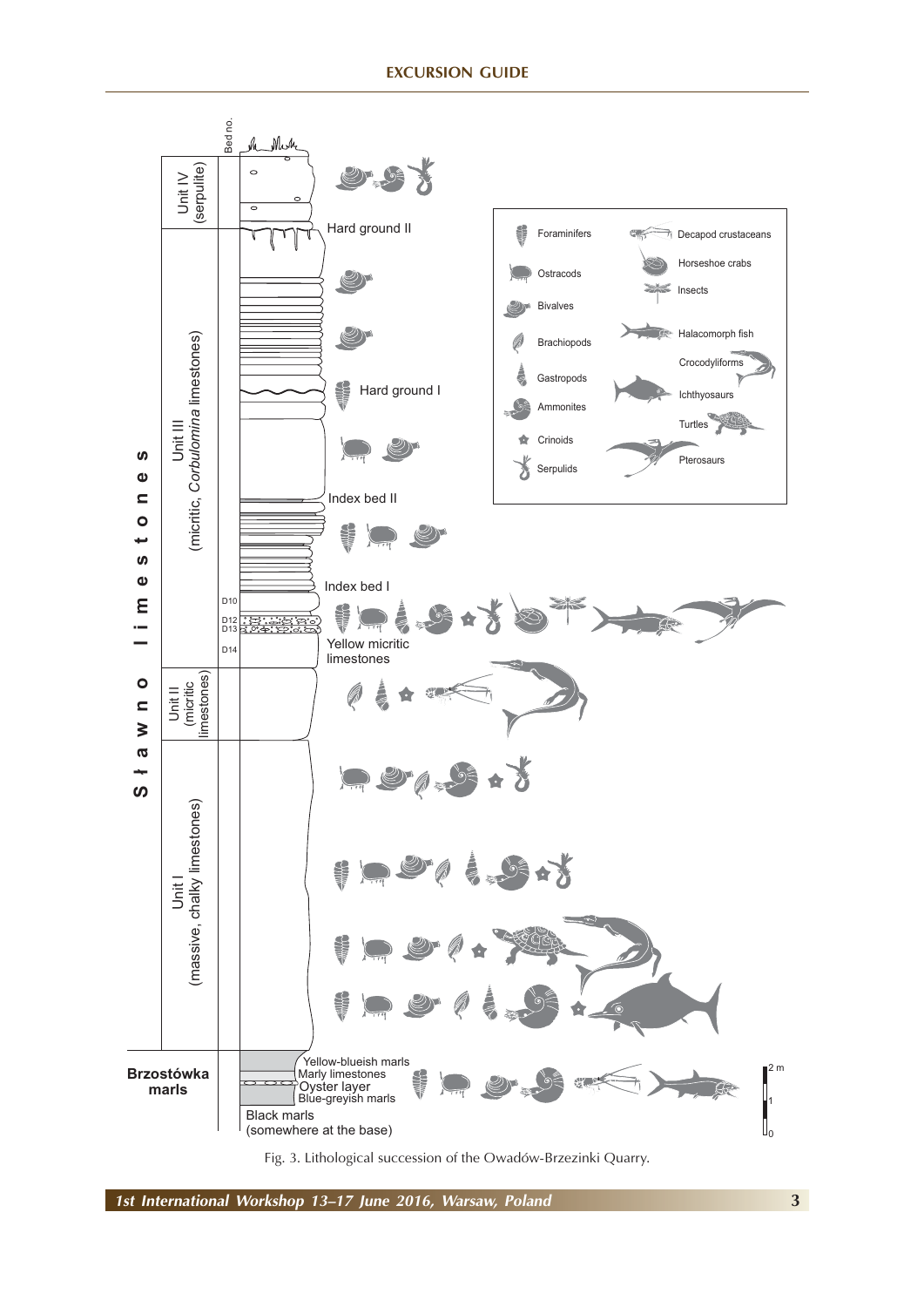

Fig. 4. Lobster-like decapod crustaceans *Mecochirus* sp. nov. (**A**) negative (external mold) and (**B**) positive (rock slab with imprint) (ZPAL Cr.11/O-B/15/1).

*Mecochirus* (Fig. 4) and their trace fossils*—Thalassinoides* burrow systems. The specimens found in the marly limestones of the Pałuki Formation appear to have been quickly buried alive, suggesting episodes of rapid sedimentation.

The overlying Sławno Limestone Member belongs to the Kcynia Formation. With c. 30 m, it is the thickest and most important part of the profile (Fig. 3) and has been subdivided into four distinct lithological units (Błażejowski et al. 2014 and references therein).

Unit I (c. 9.1 m thick) consists of massive, chalky limestone characterized by a general absence of sedimentary structure. Deep-burrowing bivalves *Pleuromya* accompanied by oysters *Deltoideum* and an unidentified trigoniid bivalves, rhynchonellid and terebratulid brachiopods, small gastropods and ammonites are common, especially in the lower part of this unit. Recenty, quite numerous bones of marine reptiles have been also recovered from Owadów-Brzezinki Quarry. These are represented by ichthyosaurs, turtles and crocodylomorphs (isolated teeth and long bones) with a remarkably good quality of preservation. Based on osteological analysis, the ichthyosaur remains from the Owadów-Brzezinki Quarry (Fig. 5) clearly belong to a member of the Ophthalmosauridae family and appear to be very similar to the genus *Cryopterygius*, previously known only from Spitsbergen (Roberts et al. 2014). The unarticulated skeleton of a cryptodiran turtle, consisting of several bones: coracoid, femur and parts of the lower jaw and pelvic girdle, was also discovered (Tyborowski et al. in press).

Unit II (c. 2.2 m thick) is represented by thin-bedded micritic limestones, which are underlain and overlain by very thin (2–4 cm) marly beds. Bivalves, ammonites, decapod crustaceans (glypheoid lobsters), polychaete tubes and rare crinoids are found in these deposits (cf. Kin et al. 2013). Unit II has also yielded a recent find of an exceptional three-dimensionally preserved skeleton of the crocodylomorph (metriorhynchiid), which is the only archosaurian group that can be defined as completely adapted to a pelagic marine life. The specimen, consisting of braincase (Fig. 6), teeth, osteoderms and caudal vertebrae was investigated using X-ray microcomputer tomography (XMT), a non-invasive tool, which permits examination of its internal structure, and, after computer processing, renders a 3-D model and precise images for histology studies (Fig. 6).

Unit III consists of well-bedded micritic limestones (c. 12.8 m thick). The lowermost part (bed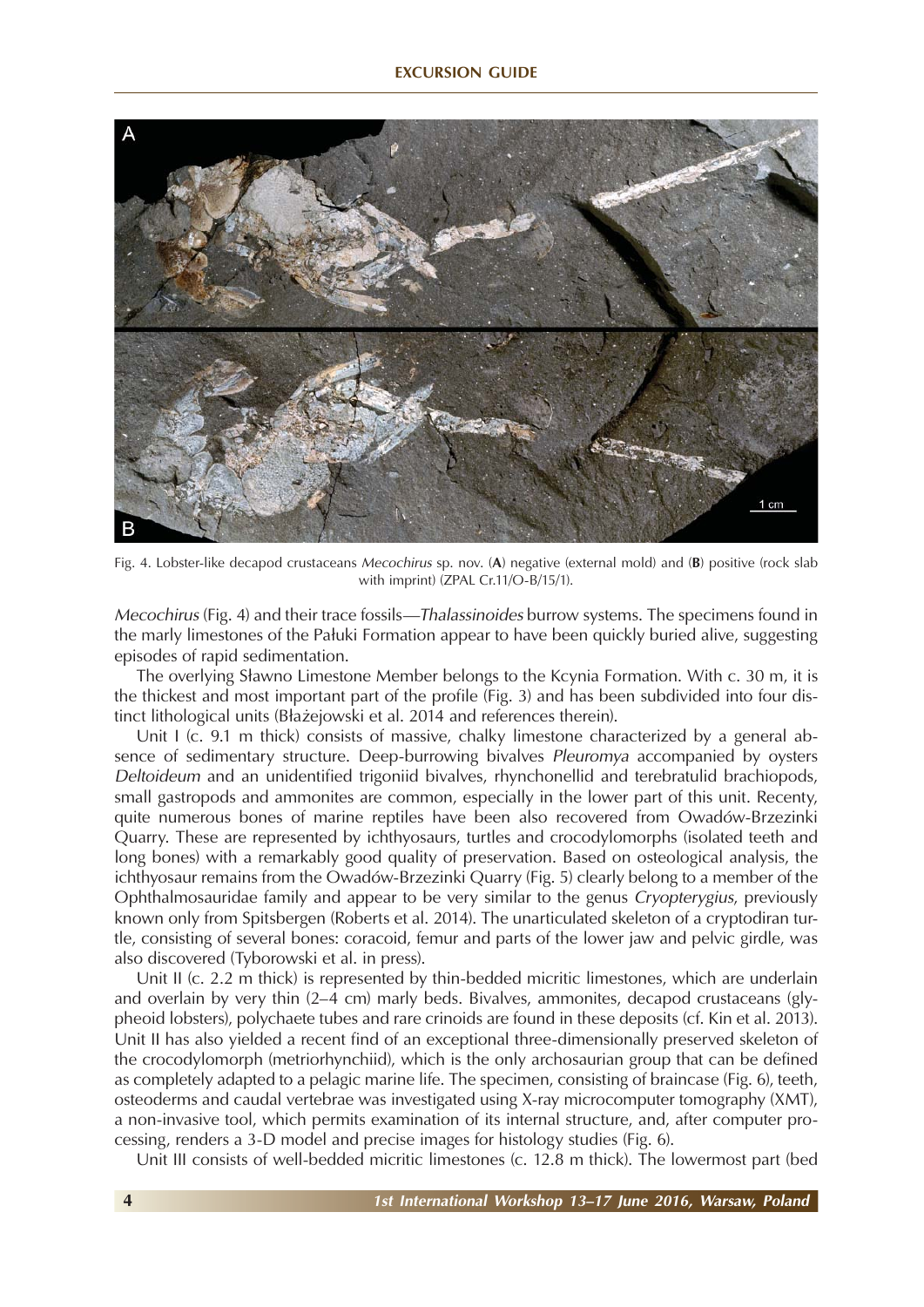

Fig. 5. A nearly complete skeleton of ichthyosaur (Ichthyosauria: Ophthalmosauridae) from Owadów-Brzezinki Quarry.



Fig. 6. Skull of marine crocodylomorph (metriorhynchidae) from Owadów-Brzezinki Quarry in dorsal view. **A**. Specimen in piece of limestone (photography). **B**. 3-D model of "virtual fossils"—view of the specimen after digital processing and analysis of tomographic data.

D14, 1 m thick) comprises thick-bedded yellow limestones (Fig. 2). The overlying D13 and D12 beds (1.2 m thick) are paler in colour and very fossiliferous (Fig. 3). Numerous specimens of horseshoe crabs (Fig. 7) have been found in Unit III in association with an enormously rich assemblage (mass-accumulations) of soft-shelled bivalves (either protobranchs or corbuloids), the remains of various fish and marine reptiles, rare ammonites, decapod crustaceans, land insects (dragonflies, beetles, grasshoppers) and isolated pterosaur teeth (Kin and Błażejowski 2012; Kin et al. 2012, 2013; Błażejowski et al. 2014, 2015; Błażejowski 2015).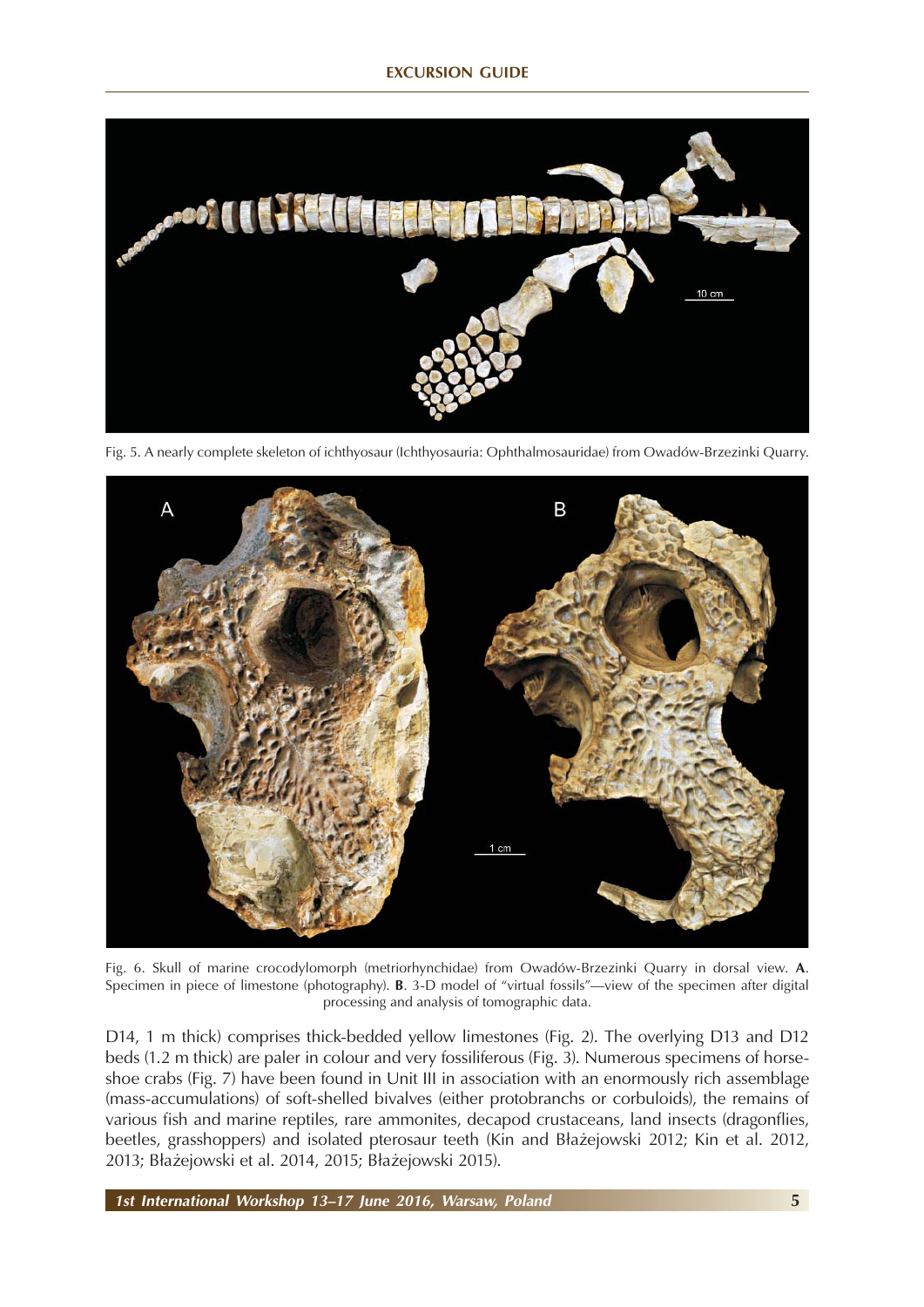

Fig. 7. Late Jurassic horseshoe crabs from Owadów-Brzezinki, Poland; different stages of disarticulation (ZPAL X.1/O-B/ XAC 8.3).

The middle and the upper part of unit III consists mainly of thin-bedded micritic limestones with thinner marly limestone intercalations and has not yet yielded well-preserved fossils. U-shaped burrows with polygonal patches at the top surfaces of the beds are sometimes observed in the limestones from this interval (cf. Kin et al. 2013). Mass-accumulations of small, unidentified bivalves occur in the younger deposits, but they are less common than in fossiliferous beds D12 and D13; the same applies to the ammonite fauna. Only a few small oyster shells were derived from Unit III and these rocks are devoid of crinoids (cf. Kin et al. 2013). The fossil remains of the large, predatory actinopterygians are the most common fossils of vertebrates in this unit. Błażejowski et al. (2015) described a large part of the upper jaw (maxilla) of a *Caturus*, also known to be one of the biggest predators in the Solnhofen Archipelago ecosystem. Smaller predators, such as the members of the Furidae, are also known from the Owadów-Brzezinki Quarry.

The uppermost part of the Owadów-Brzezinki profile is represented by Unit IV (c. 2.2 m thick), which is developed as organodetritical limestones rich in small oyster-like bivalves*,* bryozoans and serpulids (forming small bioherms). The rocks of Unit IV are highly weathered and karstified, especially at the contact with Quaternary sand cover.

The sedimentation pattern observed in the Owadów-Brzezinki section indicates shallowing of the depositional environment, from an offshore to nearshore, perhaps lagoonal or coastal environment (Błażejowski et al. 2014). The specimens from the most fossiliferous beds of Unit III are interpreted as having been rapidly buried (Kin et al. 2013). These beds were most probably formed in shallow, stagnant waters, under specific environmental conditions. Recent investigations indicate possible episodes of anoxia (Wierzbowski et al. in press). Such changes in the chemistry of the environment resulted in great transformations in the overall composition of the biota, including the appearance of specific bacteria and fungi; in turn, this might have had significant influence on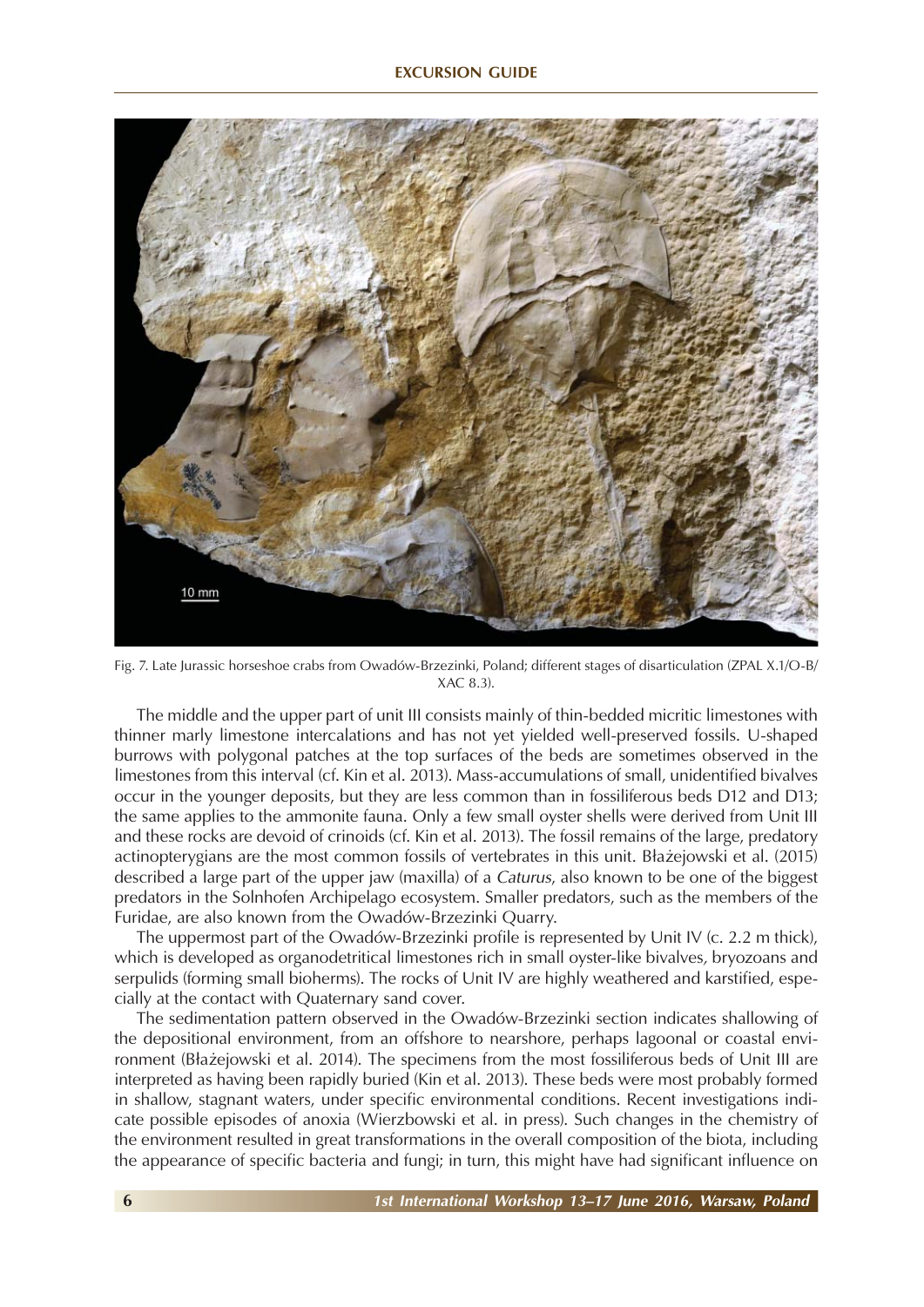the fossilization processes, which resulted in such an excellent state of preservation, e.g. of the especially fragile parts of horseshoe crabs.

Fieldwork conducted in recent years at the Owadów-Brzezinki Quarry has provided many interesting paleontological discoveries. The collection of well preserved lobster-like decapod crustaceans (Glypheoidea; Mecochiridae) from the lowermost levels has provided a wealth of new information on the biology of the group, its geographical and stratigraphical distribution, and on many aspects of paleoenvironmental ecology. This genus is well known and commonly found also in the Solnhofen-Eichstätt Plattenkalk (Garassino and Schweigert 2006), and thus indicates a close connection with the Submediterranean Province of the Tethyan Realm, as—in terms of biogeographical distribution—the region of the so-called Solnhofen Archipelago is considered to be part of this province, whereas Middle and Northern Poland were thought to be part of the Subboreal Province (Kutek and Zeiss 1997), connected with the Arctic Basin to the north (Boreal Realm). Certainly, the most recent finds from Owadów-Brzezinki significantly expand our knowledge of the paleogeographic relations within the European Late Jurassic basin system.

Fossils of Tithonian marine reptiles were known to date from two regions: Southern Germany— Bavaria (so called Solnhofen Archipelago) and High Arctic (Spitsbergen). The first—commonly related to Solnhofen because of its fame—is located within the Submediterranean Province and is characterized by frequent finds of turtles, crocodylomorphs and ichthyosaurs (Bardet and Fernandez 2000). The second region, located at Spitsbergen, belongs to the Boreal Realm, and is also represented by ichthyosaurs (Roberts et al. 2014), but of completely different genera, whereas turtles and crocodylomorphs are not known there. The finds from Owadów-Brzezinki include cryptodiran turtles and metriorhynchiid crocodylomorphs characteristic of the Solnhofen-type ecosystem, and *Cryopterygius* ichthyosaurs specific only to the Boreal Realm (Tyborowski et al. in press). Fossil representatives of different faunal zones found in a close proximity within single outcrops aree evidence for a connection between the two mentioned provinces, a link for which the evidence has not previously been documented.

The latest examinations of the classic Tithonian sites in Bavaria, such as Solnhofen-Eichtätt-Kelheim, and a comparison with new excavation sites, such as that of Brunn, show that many of these sites are of different stratigraphic age and the faunas are also different (Ebert 2016). The Owadów-Brzezinki Quarry appears to be a new "taphonomic window" into the world of the latest Jurassic and clearly represents a very important closely-aged palaeontological "supplement" to the Tithonian Solnhofen Archipelago sites, thereby significantly expanding our paleogeographical and paleobiological knowledge beyond the regions explored so far. The continuous change of the environment, which is visible in the shallowing profile of Owadów-Brzezinki, provides a great opportunity for studying transitions within faunistic assemblages and helps us to understand paleobiological spatial relations. Furthermore, many similarities are supposedly to be found in Late Jurassic marine reptiles from Gondwana. Comparative studies with other paleontological material create a welcome opportunity for studying evolution and rates of speciation.

## **References**

- Bardet, N. and Fernandez, M.S. 2000. A new ichthyosaur from the Upper Jurassic lithographic limestones of Bavaria. *Journal of Paleontology* 74: 503–11.
- Błażejowski, B. 2015. The oldest species of the genus *Limulus* from the Late Jurassic of Poland. *In*: R.H. Carmichael, M.l. Botton, PKS. Shin, and S.G. Cheung (eds.), *Changing Global Perspectives on Biology, Conservation, and Management of Horseshoe Crabs*, 3–14. Springer, New York.
- Błażejowski, B., Matyja, B.A., Wierzbowski, A., and Wierzbowski, H. 2014. A new exceptionally preserved Late Jurassic ecosystem (Owadów-Brzezinki, Central Poland) and its geological background. *In*: A. Feldman-Olszewska and A. Wierzbowski (eds.), *Jurajskie utwory synkliny tomaszowskiej. Jurassica XI. Przewodnik wycieczek terenowych, abstrakty i artykuły. Spała, 9–11.10.2014 r.*, 21–26. Państwowy Instytut Geologiczny – PIB, Warszawa.
- Błażejowski, B., Gieszcz, P., Brett, C.E., and Binkowski, M. 2015. A moment from before 365 Ma frozen in time and space. *Scientific Reports* 5: 14191; doi: 10.1038/srep14191.
- Błażejowski, B., Lambers, P., Gieszcz, P., Tyborowski, D., and Binkowski M. 2015. Late Jurassic jaw bones of halecomorph fish (Actinopterygii: Halecomorphi) studied with X-ray microcomputed tomography. *Palaeontologia Electronica* 18.3.53A: 1–10.

*1st International Workshop 13–17 June 2016, Warsaw, Poland* **7**